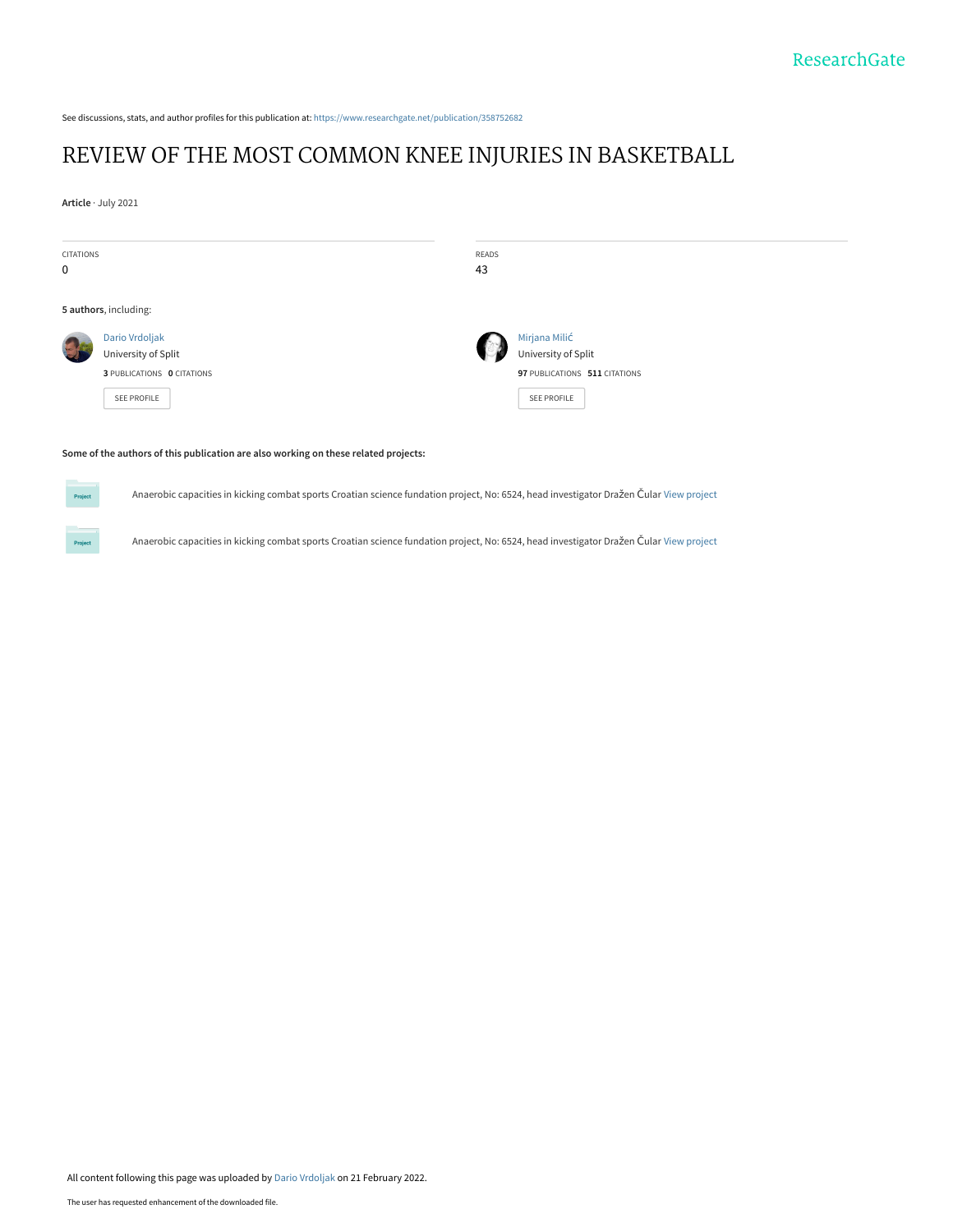Serbian Journal of Sports Sciences **ISSN 1820-6301** Company **Original article** 2021, 12(3): 49 - 55<br>
2021, 12(3): 49 - 55<br>
2021 MDC 616.728.4-001:796.323.2.071.2-055.25 UDC 616.728.4-001:796.323.2.071.2-055.25



## **REVIEW OF THE MOST COMMON KNEE INJURIES IN BASKETBALL**

Toni Ikić<sup>1</sup>, Dario Vrdoljak<sup>1</sup>, Luka Penga<sup>2</sup>, Nikola Radovčić<sup>1</sup>, Mirjana Milić<sup>1</sup> <sup>1</sup>Faculty of Kinesiology, University of Split, Split, *CROATIA*.

<sup>2</sup>University Department of Health Studies, University of Split, Split, *CROATIA.*

**Abstract** The aim of the study was to determine the incidence and localization of knee pain in female basketball players by applying the newly constructed Questionnaire on the incidence of knee pain and injuries which was filled out anonymously, and to determine the basic metric characteristics of the applied questionnaire, as well as the differences based on chronological age and playing position. The sample of participants included 44 active Croatian female basketball players aged 16 to 39 years. The players' mean chronological age was 23.05±5.28 years, their mean body mass was 67.77±7.34 kg, body height was 176.76±6.35 cm, and body mass index (BMI) was 21.65±1.49 kg·m<sup>-2</sup>. The Questionnaire on the incidence of knee pain and injuries has good metric characteristics, thus it is a quality instrument for measuring the incidence of pain and injuries in basketball players. The reported incidence of knee pain and injuries in basketball players was at medium level, however, 45% of players reported knee pain and injuries. Out of the total sample of participants, 39% players reported previous knee injuries. There were no significant differences between players in different age groups (younger under 22 years, and older - over 23 years) regarding the level of *incidence of knee pain and injuries* in any of the measured variables. Future studies should include more participants, especially more players at "center" position, and include more variables, possibly related to movements in basketball.

*Key words:* metric characteristics, pain incidence, female basketball players, differences, playing positions

## **INTRODUCTION**

Basketball is an acyclic, polystructural, unconventional sport in which two teams compete [1]. Teams are composed of 12 players, with 5 of them actively playing on the court. The goal is to win more points than the opponent and the points are won by throwing the ball into the hoop. Basketball has two phases: offense and defense. In the offense, the players try to win a point as simply as possible by throwing the ball into the opponents' hoop while their defense is preventing them with their active movement. There are five basic positions which are denoted numerically (1, 2, 3, 4, 5) or textually, (center, power forward, point guard, shooting guard, small forward). Each position demands players to execute individual or collective tasks and take responsibility in defense or offense. Thus, susceptibility to injuries mostly depends on the players' position and the tasks put before them.

 Basketball players are prone to many acute and chronic injuries (overstrain syndrome) of the knee. Concerning the anatomic location of injuries in basketball, lower extremities are exposed to a much greater risk of injury than the upper extremities, as basketball is a sport which includes many jumps and sudden changes of direction during jumps [7]. The majority of injuries occur during the non-contact part of the game, i.e., 62.5% of them [7].

 Knee injuries are the second most common injuries in basketball (14% of all injuries), and according to the NCAA study, they are three times more common in female players. The most common injuries are meniscus injury, medial collateral ligament injury, and anterior cruciate ligament injury. The injuries that are characteristic for basketball are anterior cruciate ligament injury and "jumper's knee", which mostly affects the proximal part of the patellar tendon and accounts for 70% of the total injuries of this tendon. Impairments of the anterior cruciate ligaments are the second most common injury. Pain, and consequently arthrosis, often occur in repetitive activities such as running and jumping; therefore, it is not surprising that basketball is "fertile ground" for such injuries [3]. Mesarić [6] determined that the possibility of knee ligament injury is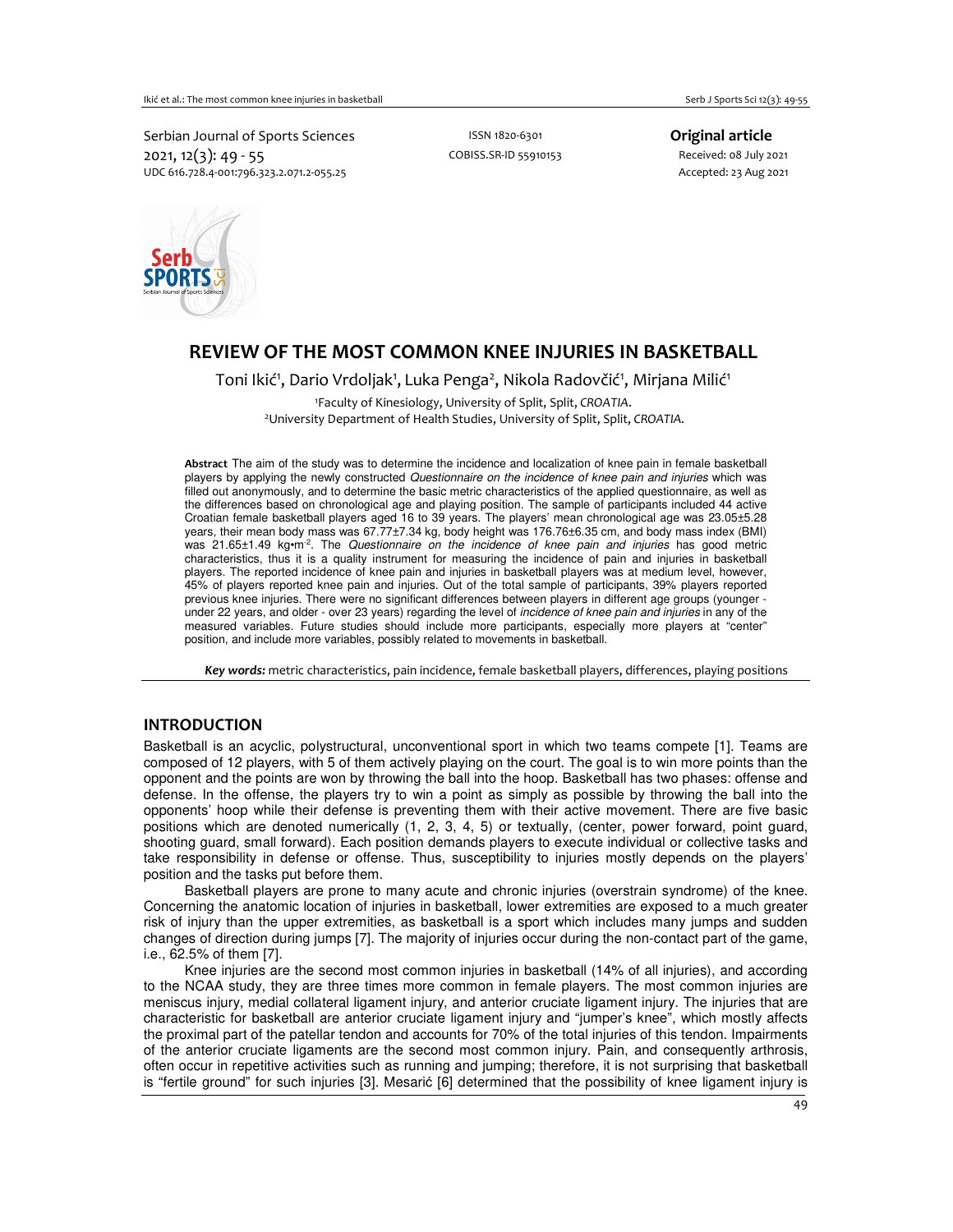extremely high due to frequent alterations of acceleration and deceleration, and internal and external rotation of lower leg and pivoting. Jumper's knee occurs during repetitive jumping movements, and the factors that lead to jumper's knee are as follows: unequal leg length, long-term training load, exercising on hard surfaces, and mechanical characteristics of the tendon and the tendon-bone junction zone. Jumper's knee occurs when mechanical load exceeds the adjustability of the tissue [6].

 The anterior cruciate ligament is most often susceptible to ruptures, which are then treated by operation or physical therapy. The knee is surrounded by several levels of defense preventing injuries: muscles, knee joint socket with internal ligaments, and menisci. The internal ligaments that stabilize the knee are anterior crucial ligament and posterior crucial ligament [9].

 In accordance with all the above, the aim of the study was to determine the incidence and localization of knee pain and injuries in female basketball players by applying the Questionnaire on the incidence of knee pain and injuries, to determine the basic metric characteristics of the applied questionnaire, and to determine the differences in the incidence of knee pain and injuries in female basketball players based on chronological age and playing position

## **METHODS AND MATERIALS**

The sample of participants included 44 active Croatian female basketball players from all parts of Croatia, aged 16 to 39 years. Their mean chronological age was 23.05±5.28 years, mean body mass was  $67.77 \pm 7.34$  kg, mean body height was 176.76 $\pm 6.35$  cm, and body mass index (BMI) was 21.65 $\pm$ 1.49 kg $\cdot$ m<sup>-2</sup>. Most of the players had finished high school (N=18), whereas 23 players had higher or high education.

**Table 1**. Cumulative frequencies and relative values by playing position, on the total sample of participants (N=44)

| Variables               |    |    |       |        |
|-------------------------|----|----|-------|--------|
| <b>Playing position</b> | F  | СF | %     | C %    |
| 1 - Point guard         | 12 | 12 | 27.27 | 27.27  |
| 2 – Shooting guard      | 23 | 35 | 52.27 | 79.55  |
| 3 - Small forward       | 2  | 37 | 4.55  | 84.09  |
| 4 - Power forward       | 5  | 42 | 11.36 | 95.45  |
| 5 – Center              | 2  | 44 | 4.55  | 100.00 |

Legend: **F** - frequency; **CF** - cumulative frequency; **%** - relative, percentage value; **C%** - cumulative relative, percentage value.

It can be seen in Table 1 that the majority of participants, 23 of them (52.27%) play the position of shooting guard (position 2). On the total sample of participants (N=44), the least represented playing positions were small forward  $(9.1\%, N=4)$  and center  $(11.36\%, N=5)$ .

#### **QUESTIONNAIRE ON THE INCIDENCE OF KNEE PAIN AND INJURIES**

The variable sample was collected by an on-line questionnaire on the incidence of knee pain and injures [8], which was adapted for basketball for the purposes of this study. The questionnaire consists of a number of closed-ended and open-ended questions, with the possibility of multiple answers. The assessments of the incidence of pain included answers on a 5-point Likert scale (1 - never; 2 - very rarely; 3 - rarely; 4 sometimes; 5 - often), whereas the assessment of the *incidence of injury* included answers on a dichotomous scale with answers 1 (NO, I have never had a knee injury before) and 2 (YES, I have had a knee injury before). Besides the assessments on the incidence of knee pain and injuries, the questionnaire also included several questions on demographic characteristics and targeted elements related to the experience of playing basketball (playing position; the age of specialization for the playing position; weekly hours of basketball training; localization of knee pain; availability of an expert for diagnostics and/or rehabilitation of knee injuries in the club, etc.).

 After the research theme had been approved for the conduction of this study, and after obtaining oral consent from club coaches and/or personal consent from basketball players, the players were given the link for a Google Docs questionnaire, which they later filled out on their own. Players under the age of 18 were asked to personally inform their parents about the aim and methods of the study, emphasizing that they can participate in the study only after their parents give their consent. After that, each basketball player read the informed consent on the link, and after giving her consent proceeded with filling out the anonymous Questionnaire on the incidence of knee pain and injuries [8], which was available on the same link.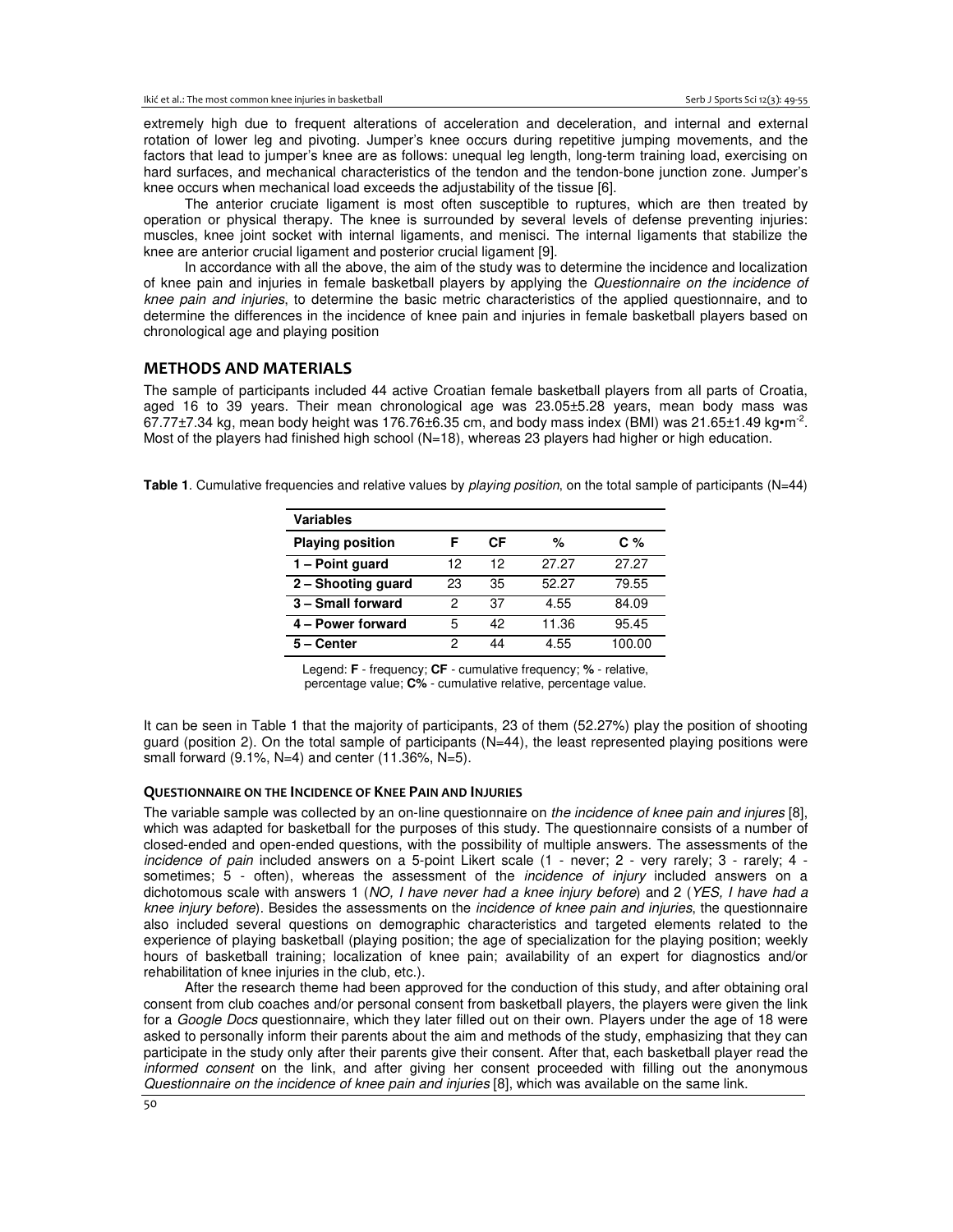#### **STATISTICAL ANALYSIS**

In the analysis of the collected data, the following *descriptive statistics* was used to determine the characteristics and test the differences: frequency and percentages (when necessary, also cumulative frequency), measures of central tendency and spread (standard deviation; minimum and maximum result), tests for determining the differences between independent groups (t-test or one-way ANOVA).

To determine the basic *metric characteristics* of the questionnaire the following were used: Cronbach's alpha coefficient (to determine reliability), Kolmogorov-Smirnov test of "normality" of result distribution, and measures of asymmetry and peakedness of result distribution (to determine sensitivity). In the final phase of research, a matrix was constructed, and the obtained data were analyzed by the Statistica Ver. 13.00 computer program.

## **RESULTS**

Descriptive characteristics of the incidence of knee pain and injuries in female basketball players on the total sample of participants (N=44) are presented in Table 2.

| Variable                   | AM                                 | <b>SD</b> | <b>MED</b> | <b>MIN</b> | <b>MAX</b> | <b>SKEW</b> | <b>KURT</b> |  |  |  |
|----------------------------|------------------------------------|-----------|------------|------------|------------|-------------|-------------|--|--|--|
| PAIN BEFORE SP_ACT         | 2.00                               | 1.06      | 2.00       |            | 4          | 0.74        | $-0.65$     |  |  |  |
| PAIN SPORT ACT             | 2.43                               | 1.15      | 2.00       |            | 4          | 0.13        | $-1.41$     |  |  |  |
| <b>PAIN STOPS</b>          | 2.43                               | 1.34      | 2.00       |            | 5          | 0.37        | $-1.35$     |  |  |  |
| <b>PAIN CHANGE DIRECT</b>  | 2.45                               | 1.34      | 2.00       |            | 5          | 0.50        | $-0.95$     |  |  |  |
| <b>PAIN LANDING</b>        | 2.39                               | 1.22      | 2.00       |            | 5          | 0.48        | $-0.87$     |  |  |  |
| <b>PAIN_SLIDING</b>        | 2.16                               | 1.26      | 2.00       |            | 5          | 0.86        | $-0.24$     |  |  |  |
| PAIN BEG SP ACT            | 2.20                               | 1.30      | 2.00       |            | 5          | 0.79        | $-0.58$     |  |  |  |
| PAIN_AFTER_SP_ACT          | 2.64                               | 1.35      | 3.00       |            | 5          | 0.17        | $-1.19$     |  |  |  |
| <b>PAIN EXER CESS</b>      | 1.80                               | 1.00      | 1.50       |            | 5          | 1.30        | 1.40        |  |  |  |
| PAIN NORM DAILY ACT        | 1.89                               | 1.02      | 2.00       |            | 4          | 0.93        | $-0.22$     |  |  |  |
| <b>INJURY NO-YES</b>       | 0.39                               | 0.49      | 0.00       | $\Omega$   |            | 0.48        | $-1.85$     |  |  |  |
| <b>QUESTIONNAIRE TOTAL</b> | 24.93                              | 10.96     | 24.50      | 11         | 45         | 0.34        | $-1.05$     |  |  |  |
|                            | Cronbach's alpha coefficient: 0.93 |           |            |            |            |             |             |  |  |  |

**Table 2.** Descriptive characteristics of the incidence of knee pain and injuries in female basketball players

 Legend: **AM** - arithmetic mean; **SD** - standard deviation; **MED** - median; **MIN** - minimum result; **MAX** maximum result; **SKEW** - coefficient of asymmetry of result distribution; **KURT** - coefficient of peakedness of result distribution.

Female basketball players mostly reported knee pain during the following activities: after sports activity (2.64), during change of direction (2.45), during sudden stops (2.43), during sports activity (2.43), and during landing (2.39). Knee pain was least reported for the following: pain is caused by exercise cessation (1.80), during normal daily activities (1.89), and before sports activity (2.00).

Average results of some questions of the questionnaire vary around the value 2 (very rarely), but the dispersions at these questions are very high (all above 1.00).

 The frequency of knee injuries in basketball players is 39%, which indicates that basketball players often injure their knees during their career.

 The average result of the total values of the questionnaire is 24.93±10.96, which indicates that, on average, knee pain occurs very rarely, and the distribution of the total results of the questionnaire does not deviate from normal distribution. Internal reliability of the questionnaire, i.e., Cronbach's alpha is very good (0.93). These findings indicate that the questionnaire has good metric characteristics. Furthermore, the frequency of injured players (39%) and very high dispersion on the total results of the questionnaire (10.96) indicate a generally very high prevalence of knee injuries in women's basketball.

 All these variables have result distributions which do not deviate much from normal distribution, considering that the indices of asymmetry and peakedness of result distribution do not exceed the cut-off values of  $\pm$  2.00. This allows further use of parametric statistical procedures for testing the following hypotheses.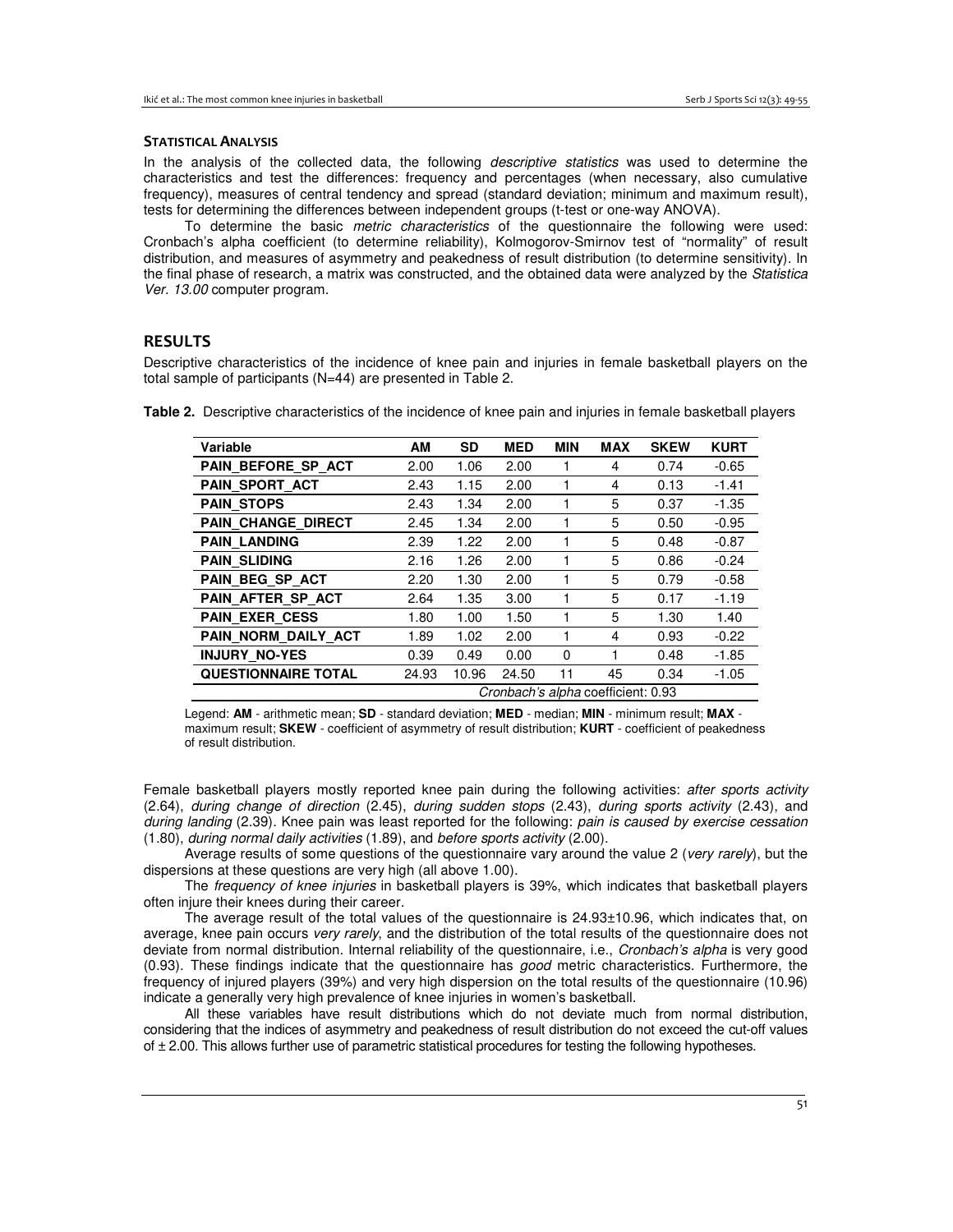

**Figure 1**. Distribution of the Questionnaire on the incidence of knee pain and injuries in female basketball players

The total results of the questionnaire presented in Figure 1 indicate that 25% of basketball players reported very low knee pain and injuries (their results range between 10 and 15). However, around 48% players reported a very high level of knee pain and injuries (their results equal or exceed 25). This figure points to the necessity of further and detailed research of the incidence of knee pain and injuries in basketball players.

The testing of differences in the *Incidence of pain and injuries* between younger and older basketball players is presented in Table 3.

| <b><i>VARIABLES</i></b>   |                                   | <b>CHRONOLOGICAL AGE OF</b><br><b>BASKETBALL PLAYERS</b> |      | t-test    | р       |                                |
|---------------------------|-----------------------------------|----------------------------------------------------------|------|-----------|---------|--------------------------------|
|                           | <b>UNDER 22 YEARS</b><br>$(N=22)$ |                                                          |      |           |         | <b>OVER 23 YEARS</b><br>(N=22) |
|                           | AМ                                | <b>SD</b>                                                | AM   | <b>SD</b> |         |                                |
| PAIN BEFORE SP ACT        | 1.77                              | 0.97                                                     | 2.23 | 1.11      | $-1.44$ | 0.16                           |
| <b>PAIN SPORT ACT</b>     | 2.27                              | 1.20                                                     | 2.59 | 1.10      | $-0.92$ | 0.36                           |
| <b>PAIN STOPS</b>         | 2.36                              | 1.47                                                     | 2.50 | 1.22      | $-0.33$ | 0.74                           |
| <b>PAIN CHANGE DIRECT</b> | 2.32                              | 1.43                                                     | 2.59 | 1.26      | $-0.67$ | 0.51                           |
| <b>PAIN LANDING</b>       | 2.14                              | 1.25                                                     | 2.64 | 1.18      | $-1.37$ | 0.18                           |

**PAIN SLIDING** 2.18 1.33 2.14 1.21 0.12 0.91 **PAIN BEG SP ACT** 1.86 1.04 2.55 1.47 -1.78 0.08 **PAIN AFTER SP ACT** 2.45 1.37 2.82 1.33 -0.89 0.38 **PAIN EXER CESS** 1.59 0.91 2.00 1.07 -1.37 0.18 **PAIN\_NORM\_DAILY\_ACT** 1.82 1.01 1.95 1.05 -0.44 0.66 **INJURY\_NO-YES** 0.36 0.49 0.41 0.50 0.30 0.76 **QUESTIONNAIRE\_1-5** 23.23 10.67 26.64 11.23 -1.03 0.31

|  |  | Table 3. Differences in the <i>incidence of knee pain</i> among female basketball players by <i>chronological age</i> |  |  |
|--|--|-----------------------------------------------------------------------------------------------------------------------|--|--|
|  |  |                                                                                                                       |  |  |

Legend: **AM** - arithmetic mean; **SD** - standard deviation; **p** - level of statistical significance; **\*** statistically significant difference at level p<0.05; **\*\*** - statistically significant difference at level p<0.01.

The findings indicate that no statistically significant differences were found in the incidence of pain and injuries between younger and older players as none of the coefficients reach the level of statistical significance of 5%. In general, all the values of the questionnaire are somewhat higher for older players, but the differences between those values do not reach the level of statistical significance. However, there is one variable with the level of significance of 0.08, which can be considered as significant tendency. Namely, knee pain at the beginning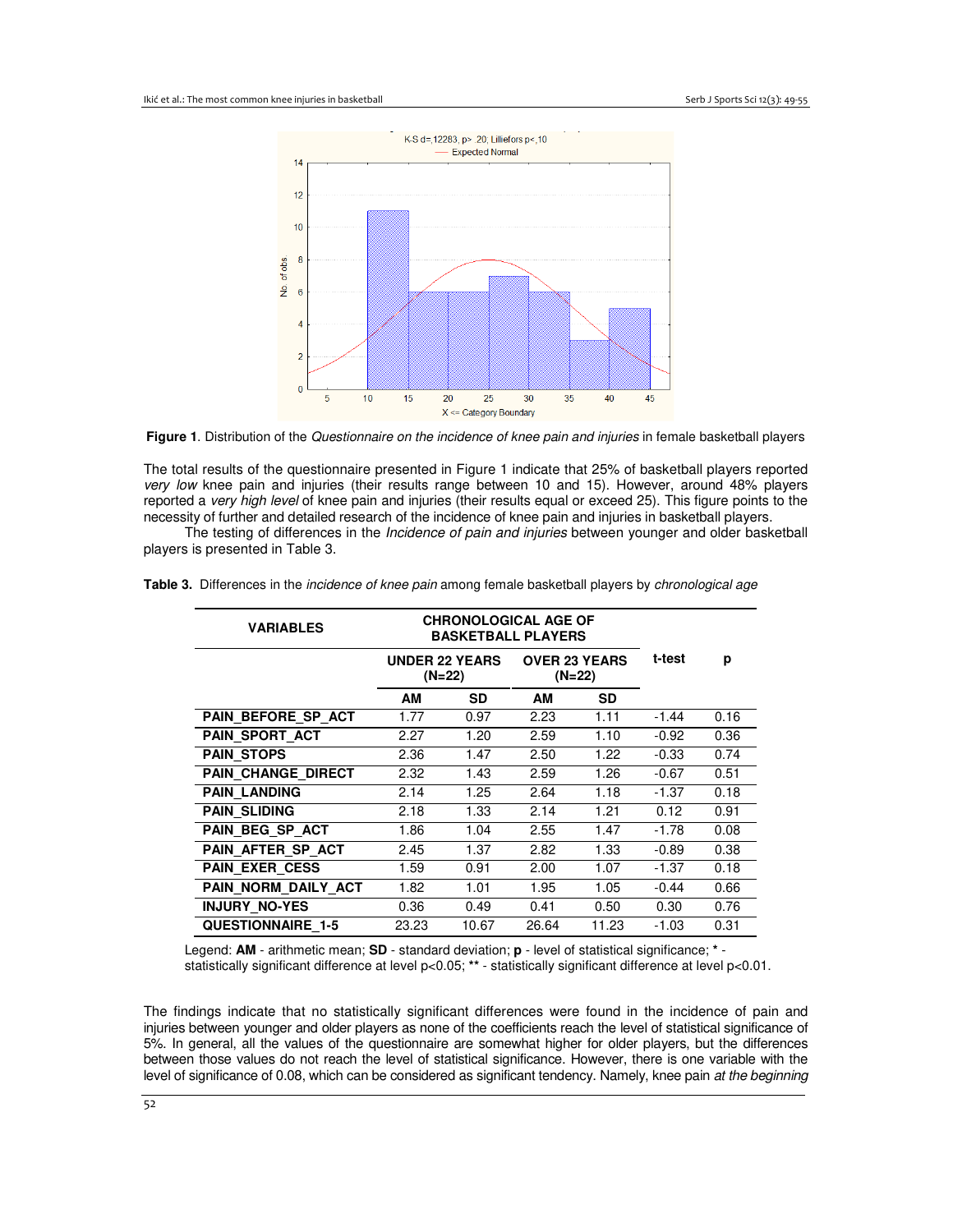of sports activity was reported somewhat higher by older players as compared to younger players. Thus, it can be recommended for older players to undergo a longer and better preparation of the whole body (therefore also the knees) before any sports activity, whether it be training or competitive activity.

 The percentages of experienced knee injuries in younger and older players are similar (36% and 41%, respectively). Among younger players, 8 out of 22 players reported injuries, whereas among older players, 9 out of 22 players reported previous injuries. Considering that older players have been training and playing basketball longer, a higher percentage could have been expected, as well as a possible significant difference in the *incidence of knee injuries* "in favor" of older players. The total result of the questionnaire is also somewhat higher for older players, but there is no significant difference  $(p=0.31)$ .

The results of a one-way analysis of variance by playing position are presented in Table 4. As the number of participants who play at positions 3, 4, or 5 was very small, they were put in the same group of only 9 participants. Normally, positions 3, 4, or 5 in basketball are played by taller persons with longer extremity leverages, and often with greater body mass as opposed to the players at *guard* positions.

| <b>CHRONOLOGICAL AGE OF BASKETBALL</b><br><b>VARIABLE</b><br><b>PLAYERS</b> |                                        |           |                                             |           |                                             |      |      |           |
|-----------------------------------------------------------------------------|----------------------------------------|-----------|---------------------------------------------|-----------|---------------------------------------------|------|------|-----------|
|                                                                             | <b>POINT</b><br><b>GUARD</b><br>(N=12) |           | <b>SHOOTING</b><br><b>GUARD</b><br>$(N=23)$ |           | <b>OTHER</b><br><b>POSITIONS</b><br>$(N=9)$ |      | F    | p         |
|                                                                             | AM                                     | <b>SD</b> | AM                                          | <b>SD</b> | AM                                          | SD   |      |           |
| PAIN BEFORE SP_ACT                                                          | 1.50                                   | 0.90      | 2.04                                        | 1.07      | 2.56                                        | 1.01 | 2.83 | 0.07      |
| PAIN SPORT ACT                                                              | 1.92                                   | 0.90      | 2.39                                        | 1.20      | 3.22                                        | 0.97 | 3.78 | $0.031*$  |
| <b>PAIN STOPS</b>                                                           | 2.00                                   | 1.13      | 2.17                                        | 1.34      | 3.67                                        | 0.87 | 6.05 | $0.005**$ |
| <b>PAIN CHANGE DIRECT</b>                                                   | 1.75                                   | 0.75      | 2.39                                        | 1.44      | 3.56                                        | 1.01 | 5.80 | $0.006**$ |
| <b>PAIN LANDING</b>                                                         | 2.00                                   | 0.95      | 2.22                                        | 1.24      | 3.33                                        | 1.12 | 4.00 | $0.026*$  |
| <b>PAIN_SLIDING</b>                                                         | 1.67                                   | 0.89      | 2.17                                        | 1.19      | 2.78                                        | 1.64 | 2.12 | 0.13      |
| PAIN BEG SP ACT                                                             | 1.58                                   | 0.90      | 2.26                                        | 1.29      | 2.89                                        | 1.54 | 2.85 | 0.07      |
| PAIN AFTER SP ACT                                                           | 2.25                                   | 1.22      | 2.52                                        | 1.34      | 3.44                                        | 1.33 | 2.33 | 0.11      |
| <b>PAIN EXER CESS</b>                                                       | 1.33                                   | 0.49      | 1.91                                        | 1.16      | 2.11                                        | 0.93 | 1.97 | 0.15      |
| PAIN NORM DAILY ACT                                                         | 1.50                                   | 0.67      | 2.00                                        | 1.09      | 2.11                                        | 1.17 | 1.24 | 0.30      |
| <b>INJURY NO-YES</b>                                                        | 0.50                                   | 0.52      | 0.39                                        | 0.50      | 0.22                                        | 0.44 | 0.81 | 0.45      |
| <b>QUESTIONNAIRE 1-5</b>                                                    | 20.50                                  | 8.62      | 24.65                                       | 12.28     | 31.56                                       | 7.06 | 2.86 | 0.07      |

**Table 4.** Analysis of variance among basketball players at different playing positions (N=44)

Legend: **AM** - arithmetic mean; **SD** - standard deviation; **F** - coefficient of analysis of variance; **P** - level of statistical significance; **\*** - statistically significant difference at level p<0.05; **\*\*** - statistically significant difference at level p<0.01.

By analysis of variance, significant differences between players at different playing positions were determined in several individual questions and variables of the questionnaire: pain during sudden stops  $(p=0.005)$ , pain during change of direction  $(p=0.006)$ , pain during landing  $(p=0.026)$ , and pain during sports activity (p=0.031). Two other variables demonstrate a difference tendency and are very close to the cut-off value of statistical significance: pain before sports activity  $(p=0.07)$ , and pain at the beginning of sports activity (p=0.07).

The incidence of knee injuries is not statistically significant, and neither is the difference in total results of the questionnaire, but it was very close to the level of statistical significance ( $p=0.07$ ).

In all the variables, the group of players playing at positions 3, 4, and 5 have higher results than the other two groups (point guards and shooting guards).

 By applying a post-hoc LSD Fisher's test for precise determination of differences, it was determined that the group of players at positions 3, 4, and 5 differs significantly from the two groups of guards, whereas the two groups of guards do not differ from each other.

 The frequency of localization of knee pain in female basketball players of different chronological age groups is presented in Table 5.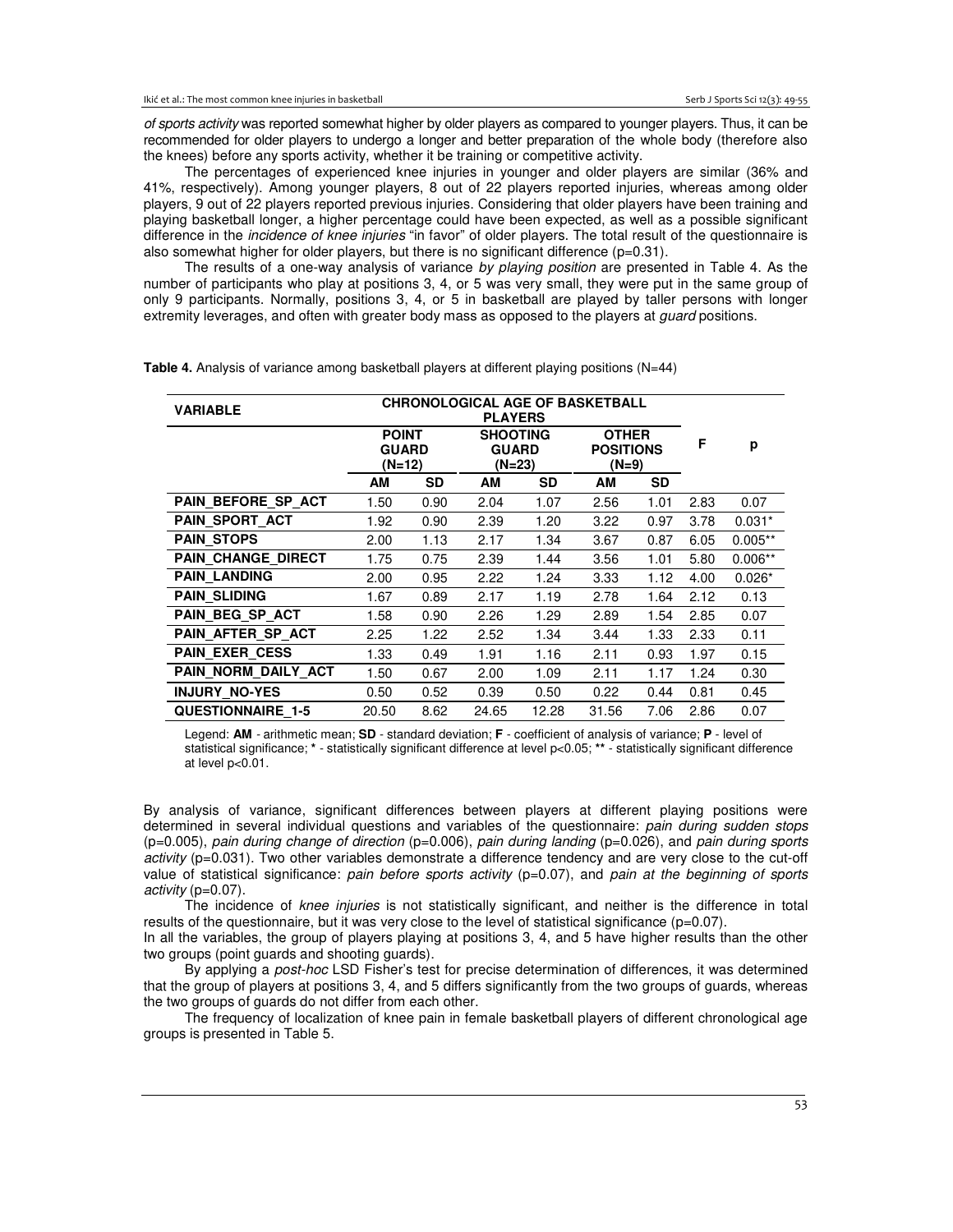| <b>PAIN LOCATION</b>               | <b>POINT GUARD</b><br>$(N=12)$ |       | <b>SHOOTING GUARD</b><br>$(N=23)$ |       | <b>OTHER POSITIONS</b><br>$(N=9)$ |       |  |
|------------------------------------|--------------------------------|-------|-----------------------------------|-------|-----------------------------------|-------|--|
|                                    | FREQ.                          | %     | FREQ.                             | %     | FREQ.                             | %     |  |
| Front/Anterior - below the patella | 19                             | 43.18 | 10                                | 45.45 | 9                                 | 40.91 |  |
| Front/Anterior - on the patella    | 5                              | 11.36 | 3                                 | 13.64 | 2                                 | 9.09  |  |
| Front/Anterior - above the patella | 8                              | 18.18 | 5                                 | 22.73 | 3                                 | 13.64 |  |
| Outside/Lateral side of the knee   | 9                              | 20.45 | 3                                 | 13.64 | 6                                 | 27.27 |  |
| Inside/Medial side of the knee     | 11                             | 25.00 |                                   | 31.82 | 4                                 | 18.18 |  |
| Posterior (back of the knee)       | 9                              | 20.45 | 4                                 | 18.18 | 5                                 | 22.73 |  |

**Table 5.** Frequency of localization of knee pain in female basketball players

Out of the 44 participants, 37 (84.09%) players reported *localization* of knee pain. Out of these 37 players, 18 (48.65%) players reported only one pain location, and 19 players (86.36%) reported two or more pain locations. Among younger basketball players, 19 (86.36%) out of 22 players reported knee pain, and out of these 19 players, 9 (47.37%) players reported only one pain location, whereas 10 (52.63%) players reported two or more pain locations. Among older basketball players, 18 (81.82%) out of 22 players reported knee pain, and out of these 18 players, 9 (50.00%) players reported only one location of pain, and 9 (50.00%) players reported two or more pain locations.

The most commonly reported localization of knee pain was in the area of the front/anterior - below the patella (43.18% of the total number of participants), followed by the inside/medial side of the knee (25%), and outside/lateral side of the knee and posterior - back of the knee (20.45% each).

## **DISCUSSION AND CONCLUSIONS**

The Questionnaire on the incidence of knee pain and injuries has good metric characteristics, thus it is a quality instrument for measuring the incidence of pain and injuries in basketball players.

The reported incidence of knee pain and injuries in basketball players was at *medium level*, however, 45.46% of players, i.e., 20 players, reported knee pain and injuries. Out of the total sample of participants (N=44), 39% of them reported previous knee injuries. These findings are confirmed by Gray et al. [4], who stated that the knee is the most common site of injury among female basketball players (72% participants in their study). Furthermore, female basketball players suffer much more knee injuries than male basketball players [2], which can explain the high percentage obtained by applying the Questionnaire on the incidence of knee pain and injuries in female basketball players. Female basketball players within the sample differed significantly regarding the measured incidence of knee pain and injuries, and the Questionnaire on the incidence of knee pain and injuries in female basketball players has good metric characteristics.

 There were no significant differences between players in different age groups (younger - under 22 years, and older - over 23 years) regarding the level of the incidence of knee pain and injuries in any of the measured variables.

Significant differences in the level of the incidence of knee pain and injuries between players at different playing positions were determined in several variables: pain during sudden stops, pain during change of direction, pain during landing, and pain during sports activity. Moreover, several other variables demonstrated a difference tendency, but did not reach statistical significance in differentiating the groups. It was determined that the group of players playing at positions of center, power forward, and small forward differ from the two groups of *guards* by higher incidence of specific knee pain and injuries. The results obtained by statistical analysis of the incidence of knee pain and injuries according to playing position are confirmed by a previous study [1]. This study determined that the knee injury is the most common injury of lower extremities among guards, but not among centers. Henry et al. [5] confirmed the existence of significant differences in knee injuries according to playing positions among basketball players and claimed that knee and ankle injuries are not only the most common injuries, but also the reason for 84% of unplayed games.

 Similar research should be repeated on a larger number of participants, especially more players at "center" position, the study should include more variables, possibly related to movements in basketball and possibly related to the incidence of knee pain and injuries (e.g., body mass, body height, and body mass index).